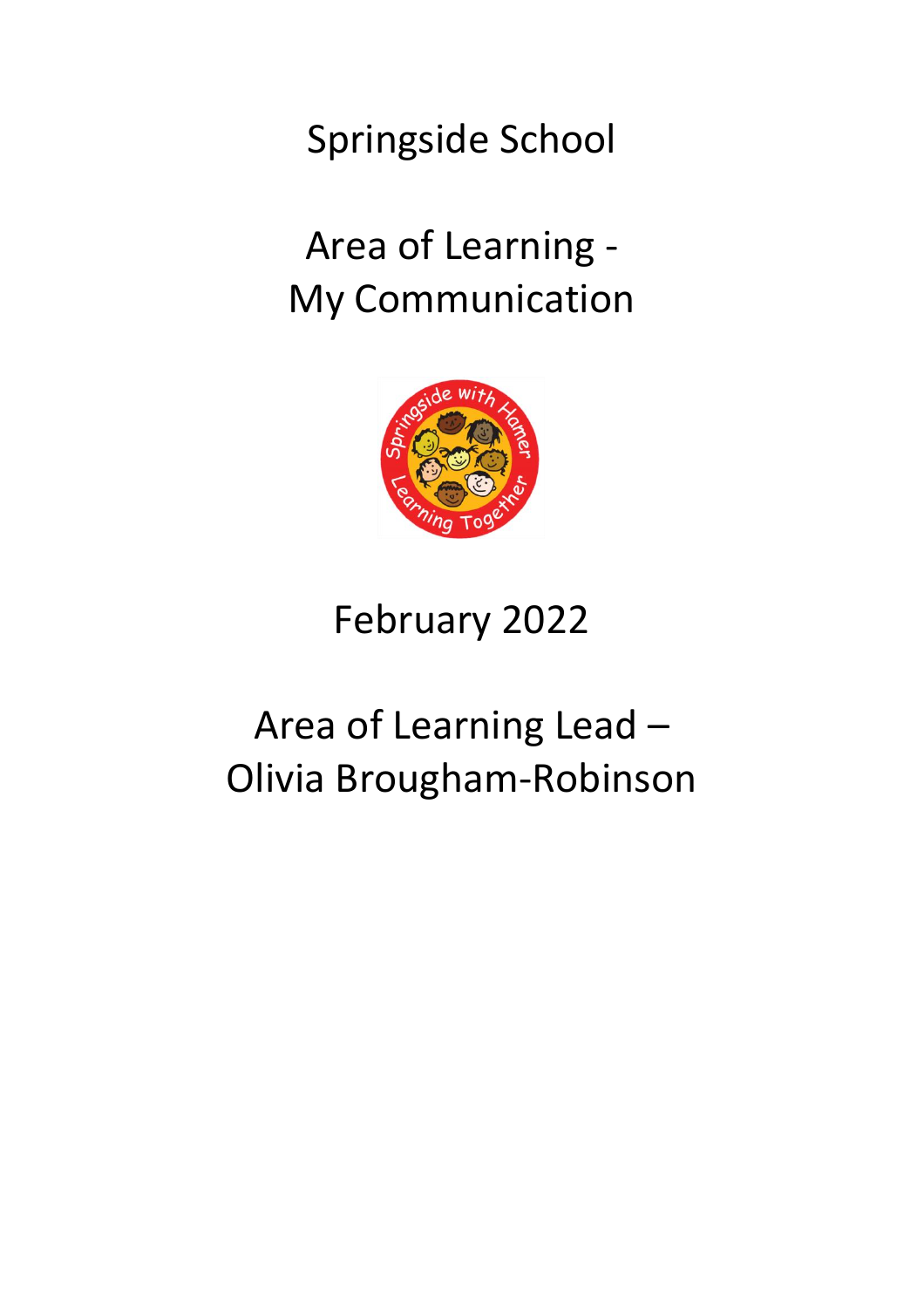### **Intent**

We believe that communication is at the centre of successful education. Communication can be defined as a meaningful interaction between two or more individuals to request, resist, choose, comment and develop social relationships. Our ultimate vision for all learners is that they will establish a system of, expressive and receptive communication in whatever form is appropriate to them. The method of communication can take many forms and can include one or a combination of the following:

- Body language
- Facial expressions
- Eye contact
- Gestures and pointing
- Sign language (using Signalong)
- PODD (Pragmatic Organisation Dynamic Display)
- PECS (Picture Exchange Communication System)
- Vocalisations
- Use of objects of reference and body cues
- Use of photographs
- Use of symbols/drawings
- Use of High-Tech AAC
- Speech (with some learners using more than one language)
- Reading
- Writing

At Springside we adopt a 'total communication approach'. This means that all methods of communication are recognised and valued equally as forms of interaction. Communication underpins all areas of the curriculum and allows learners to access learning and develop social relationships. Communication is central to the entire curriculum and an individual's autonomy. Learners are therefore presented with opportunities to develop their communication skills throughout the school day using both planned and spontaneous situations. At Springside we recognise that it is everybody's responsibility to have an understanding of the different methods of communication and to encourage learners. To be effective communicators staff must be effective listeners and observers.

Communication is a holistic process; if we can constantly tap into motivation and consistently provide someone to communicate to, all learners will have many more opportunities to practice and perfect the means that are best suited to them.

The Equals Communication SoW argues that we only need three essentials in order to communicate: 1. A motivation (a reason) for communicating 2. A means (a method) of communicating 3. Someone (a partner or partners) to communicate to. [known as the 3Ms – motivation, means and mate: It's all you need to communicate].

This area of learning is taught as a discrete, timetabled session in both the Experiential and Exploratory phases and through My English in the Investigative Phase. As My Communication is at the centre of a successful education, communication learning opportunities are woven across all areas of learning, as relevant.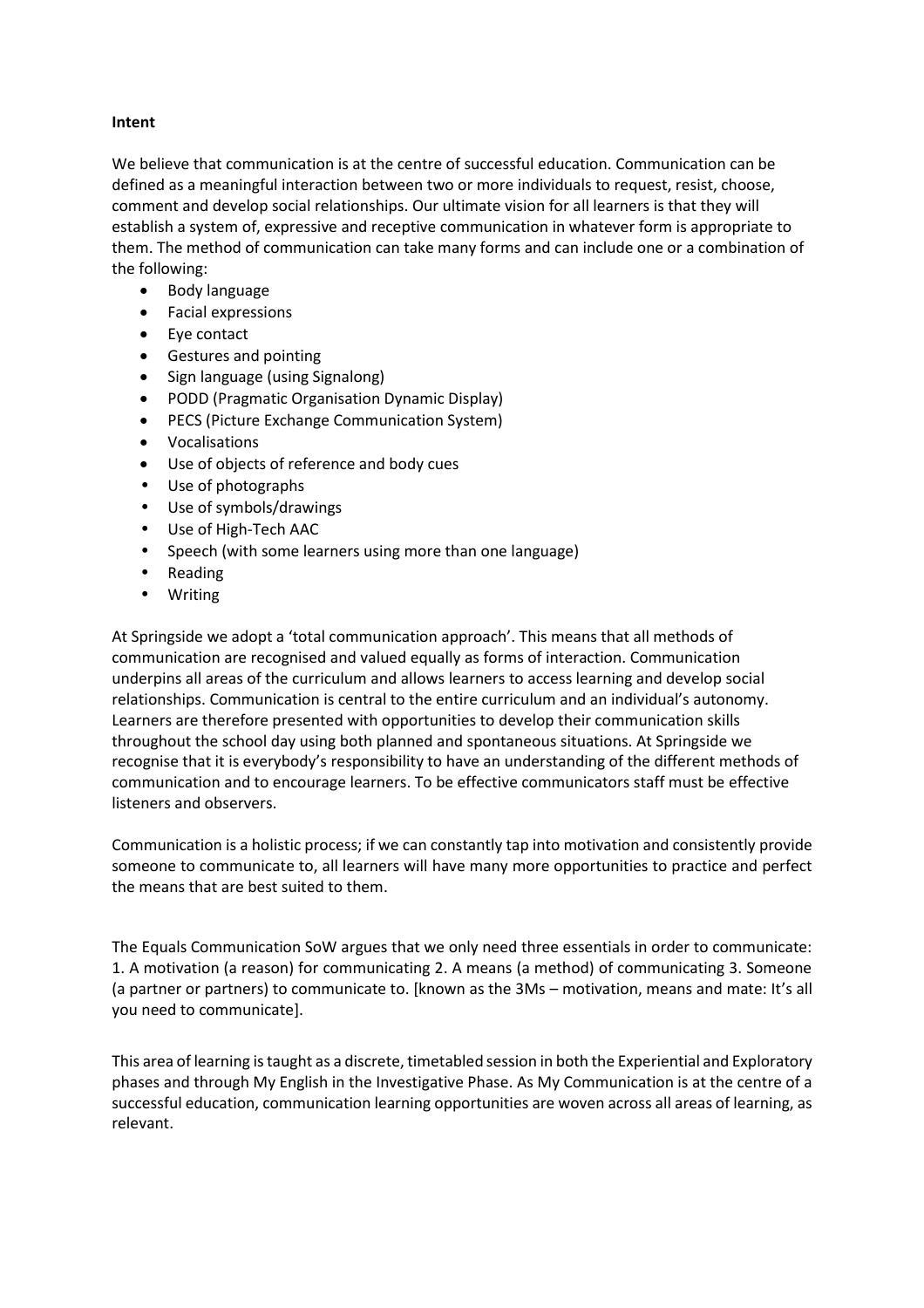#### **Coverage**

This provides an overview of how we teach our learners to communicate at Springside School, it should be read in conjunction with the 'Curriculum', 'EYFS', 'PSHE', 'RSE'; 'SMSC and Learner Voice' and 'Behaviour' policies. Whilst this provides an overview of how we teach the Area of Learning relating to communication, due to the nature of communication skills, these are also reinforced and taught within all learning areas and every aspect of school life.

Further information can be found within the brochures specific to each phase. This document is written to provide an overview of the overarching aims of the My Communication Area of Learning. It should be read in conjunction with the phase brochures and policies for EYFS and each individual area of learning.

#### **Context**

Learners at Springside School have a diverse range of learning difficulties and associated special educational needs. The scheme of work utilised EQUALS - 'My Communication' is not intended to be taught in a linear manner with each area covered. The scheme is utilised as appropriate to the age, developmental stage, approach to learning required, the individual's prior knowledge and specific areas required as per the Learner's EHC Plan.

Our curriculum is set in the context of Equals multi-tiered curriculum approach, recognising that differentiation from England's (or indeed any) National Curriculum, including the EYFS framework, is not sufficient to meet the needs of learners with profound, complex, severe or global learning difficulties. For these learners, who are all working consistently and over time below or very near the start of their national curriculum, curricula need to be different rather than differentiated, because the way such learners learn is different, and often very, very different from neuro-typical, conventional developing learners for whom the national curriculum was designed.

The overarching aims are to support the holistic development of all learners in a manner, which is appropriate to their individual needs and abilities and provide a sensitive response to the challenges they face. At its core it is designed to ensure all learners are happy, healthy and safe whilst ensuring they reach their full potential having access to a broad and balanced curriculum promoting communication throughout.

Springside School is a non-denominational school that aims to celebrate festivals and religious events from many cultures. Whole school and phase worship, beliefs and celebrations (e.g. Birthdays, Achievements, Eid, Christmas) reflect this. Learners are taught to embrace all celebrations, cultures as well as respect each other, their beliefs and differences; these are detailed on our curriculum theme mapping.

### **Implementation**

The My Communication Area of Learning has ten areas of communicative learning. These are detailed within the Equals scheme of work (differentiated for each phase). Whilst there are Learning Intentions and suggested activities, by the nature of the Area of Learning and the Learners at Springside, it may be required to set individualised activities and learning intentions.

Class timetables will detail: Area of learning -> Vehicle to teach the area [Location]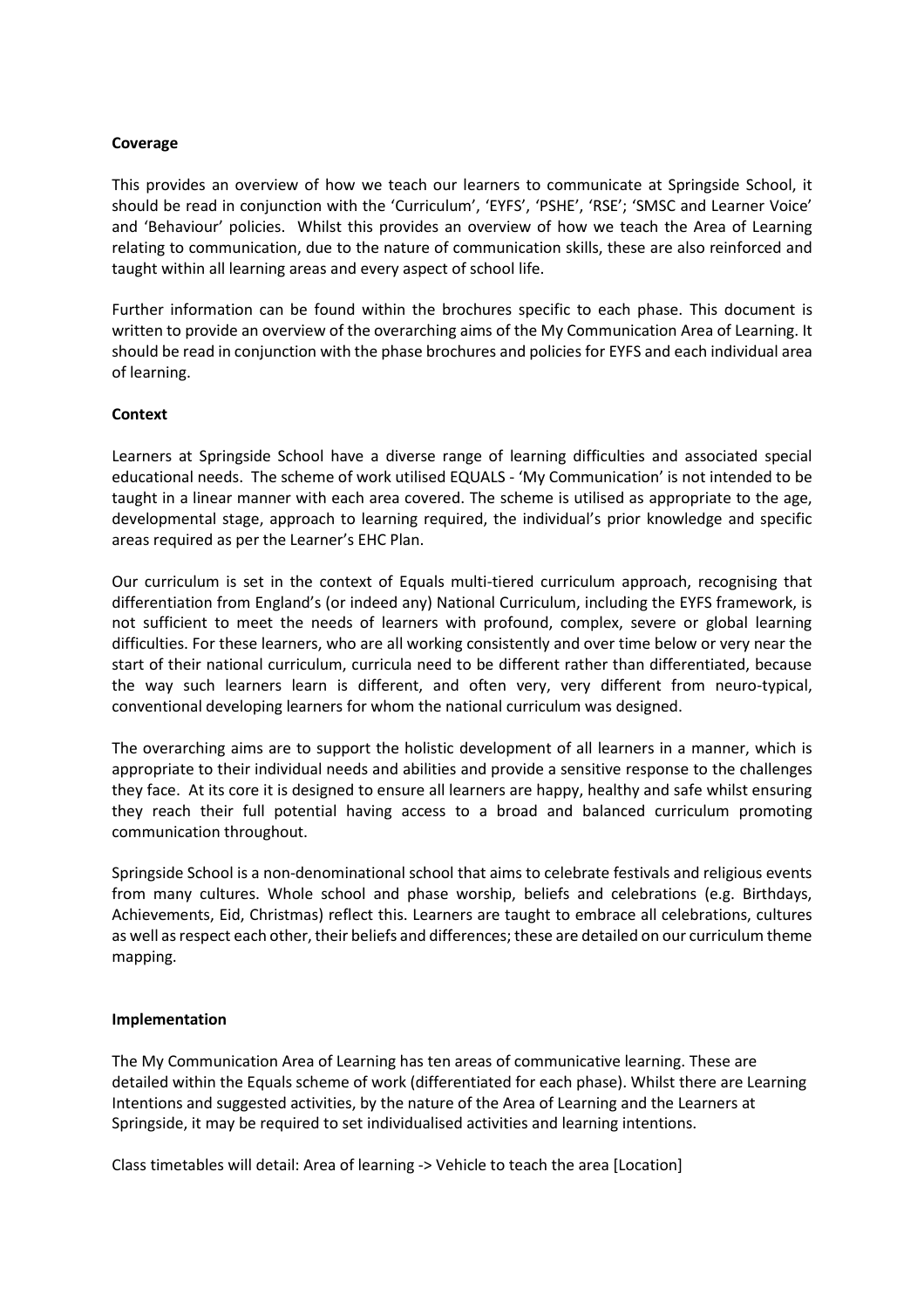Within classes, this will look different, however the area of learning may be the same, examples of this are:

*EXAMPLE 1 - My Communication -> Imperative Communication (TAC PAC session in Butterflies Class) Learning intention – to make show early initiation of wanting 'more' through eye contact/gesture.*

*EXAMPLE 2 - My Communication -> Following instructions (Food Technology Room) Learning intention – to follow 2 key word instructions within a recipe.*

*EXAMPLE 3 - My Communication -> Narratives (My English in Giraffes Class) Learning intention - to learn the sequences of a short story through talk for writing approach*

*EXAMPLE 4 - My Communication -> Personalised reading and writing (Snack time Ducklings Class) Learning intention - to use PECs to request a preferred food item to eat for snack.* 

Learning Intentions for the lesson are taken from the scheme of work used, these include Equals, the Northern Ireland Curriculum and Birth to 5 Matters - *Beyond this, each individual learner will then have an individual target/ sequence of learning to achieve.*

## **Objectives**

Within all phases EHC Outcomes, through the Personal Learning Plan, annual objectives and termly targets will be considered, referenced and evidenced as appropriate throughout.

### **Impact**

EHC Plans are reviewed at least once annually. These outcomes are broken into smaller, manageable steps on the Personal Learning Plans. These are assessed on an ongoing basis but formally reviewed at least once a term with parents. The progress of learners is also reviewed at least once a term in progress meetings with the Deputy Headteacher (Assessment Lead). There are a vast number of skills, concepts and knowledge covered within this area of learning. These include functional English skills linking to reading and writing which are assessed using a Personal Learning Plan assessment tool on the SOLAR platform.

#### **Progression**

Progression within each area focuses on developing the thinking and problem-solving skills of our learners. This is supported through a reducing level of support in a 5-tiered system (further information on this can be found under 'Progression Principles').

The 5-tiered system of progression is:

- 1) Memory building
- 2) Sabotage and recognition of a problem;
- 3) Independent solutions
- 4) Generalisations;
- 5) Self-belief and confidence